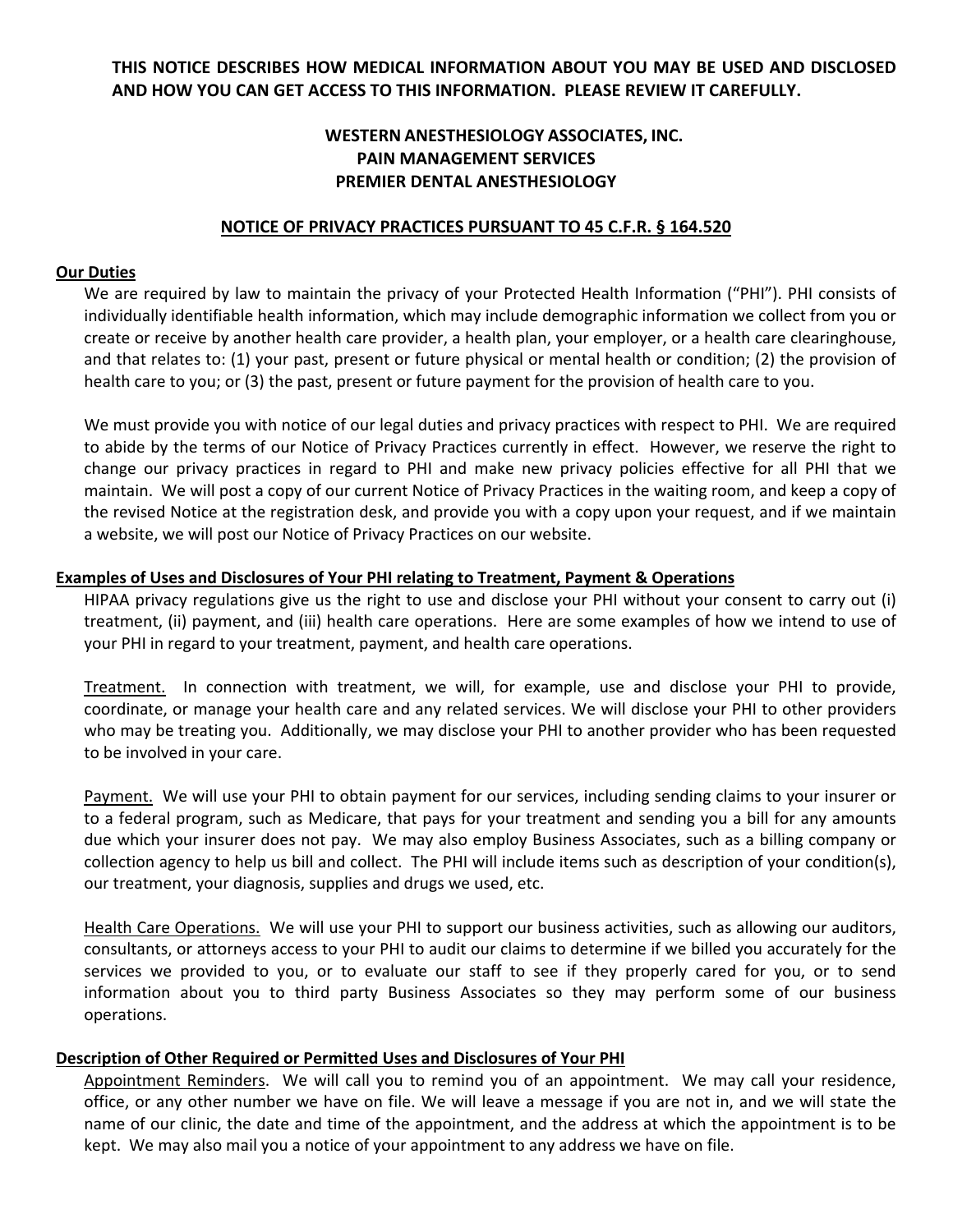As Required by Law. We will use and disclose your PHI when required to by federal, state, or local law. For example, we may receive a subpoena for which we are required by law to provide copies of your medical file.

To Avert a Serious Threat to Public Health or Safety. We will use and disclose your PHI to public health authorities permitted to collect or receive the information for the purpose of controlling disease, injury, or disability. If directed by that health authority, we will also disclose your health information to a foreign government agency that is collaborating with the public health authority.

Workers Compensation. We will use and disclose your PHI for workers compensation or similar programs that provide benefits for work‐related injuries or illness.

Inmates. If you are an inmate, we will use and disclose your PHI to a correctional institution or law enforcement official only if you are an inmate of that correctional institution or under the custody of the law enforcement official. This information would be necessary for the institution to provide you with health care; to protect the health and safety of others; or for the safety and security of the correctional institution.

Other Services and/or Fundraising. We may use your PHI to contact you with information about treatment alternatives or other health‐related benefits and services that, in our opinion, may be of interest to you. We may use your PHI to contact you in an effort to raise funds for our operations, however, you have the right to opt out of receiving any fundraising communications by sending a letter to our Privacy Officer in writing at the address at which you are treated.

# **Uses and Disclosures to which You have an Opportunity to Object**

Others Involved in Your Care. We may provide relevant portions of your PHI to a family member, a relative, a close friend, or any other person you identify as being involved in your medical care or payment for care. If you bring someone with you into a treatment room, you are hereby notified that you will have identified that person to us as being involved in your care or payment for your care, by voluntarily bringing them in the room. If you do not object to us discussing your PHI in front of them, we may discuss your PHI in their presence because you did not object. In an emergency or when you are not capable of agreeing or objecting to these disclosures, we will disclose PHI as we determine is in your best interest, but will tell you about it after the emergency, and give you the opportunity to object to future disclosures to family and friends.

#### **Uses and Disclosures that Require Your Signed Authorization**

There are certain uses and disclosures of your PHI that require your written authorization. For example, most uses and disclosures of psychotherapy notes (where appropriate), uses and disclosures of PHI for marketing purposes, and disclosures that constitute a sale of PHI require your signed authorization. Also, any use or disclosure of your PHI not described in this Notice requires your signed authorization.

#### **Your Right to Revoke Your Authorization**

If you sign an authorization allowing us to use or disclose your PHI outside of the uses and disclosures made in this Notice, you may revoke that authorization by advising us in writing with a letter addressed to Privacy Officer, at the address where we treat you. Your revocation will become effective as soon as we are reasonably able to enter it into our records, which is typically within 5 business days after we receive the letter. Your revocation will not affect our prior reliance on your authorization prior to the effective date of revocation.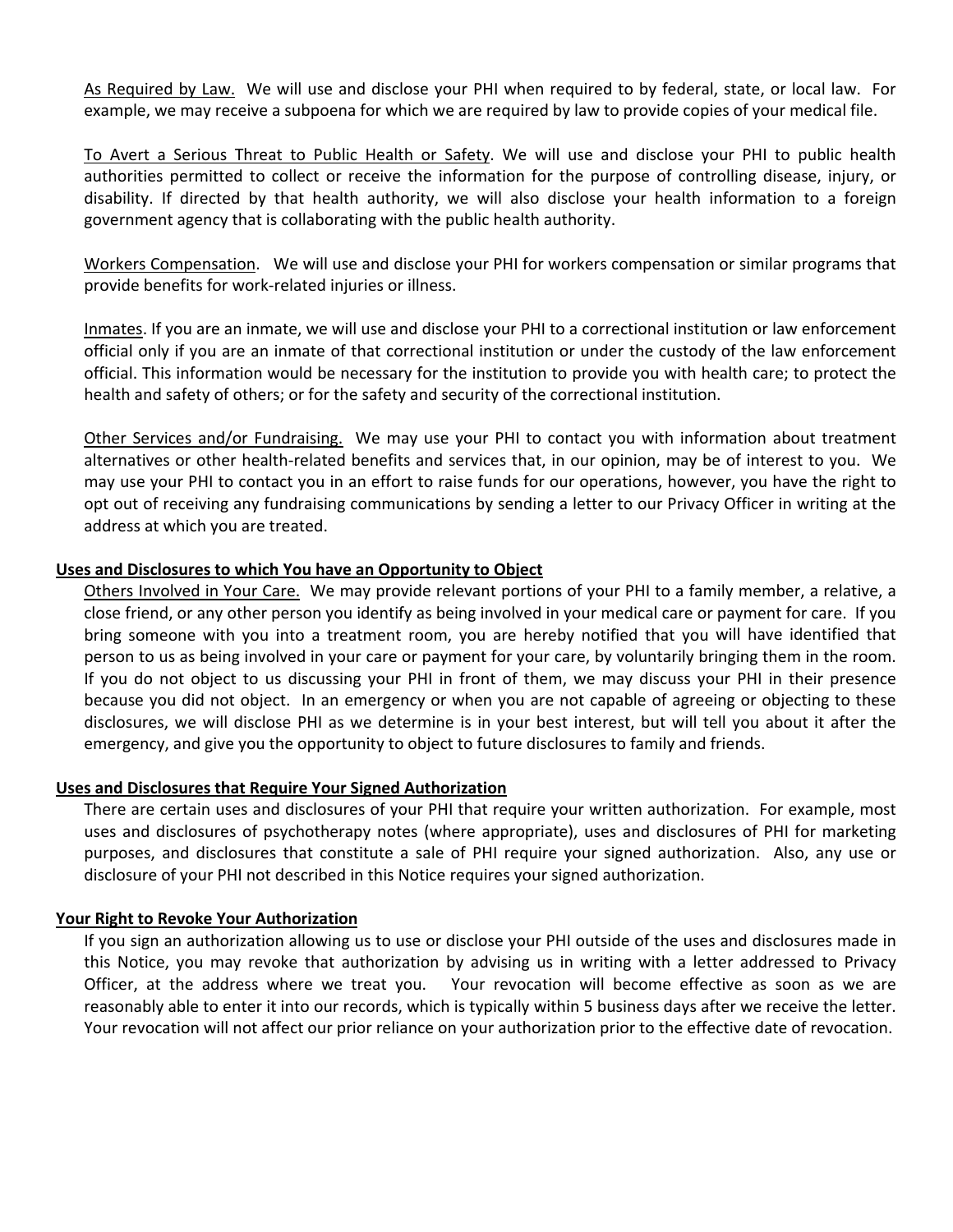### **Your Right to Restrict Certain PHI to a Health Plan**

You have the right to require us to restrict any disclosure of your PHI to a health plan regarding an item or service for which you (or someone on your behalf - other than a health plan) paid out-of-pocket to us the entire amount due for the health care item or service which we provided and billed to you. You must make such a request in writing to us, with a letter addressed to Privacy Officer at the address where you receive your treatment. If you make such a request, we are required to honor it.

# **Notification in Case of Breach of Unsecured PHI**

In the event of an unauthorized or improper use or disclosure of your PHI (i.e., a "breach"), you have the right to receive, and we will notify you of the circumstances surrounding, the breach, what we have done to investigate and mitigate it, and how to best protect yourself in our opinion.

# **Patient Rights Related to PHI**

In addition to your other rights provided herein, you have the right to:

Request an Amendment. You have the right to request that we amend your medical information if you feel that it is incomplete or inaccurate. You must make this request in writing to our Privacy Officer, stating what information is incomplete or inaccurate and the reasoning that supports your request. We are permitted to deny your request if it is not in writing or does not include a reason that we believe supports the request. We may also deny your request if the information was not created by us, or the person who created it is no longer available to make the amendment.

Request Restrictions. You have the right to request a restriction of how we use or disclose your medical information for treatment, payment, or health care operations. For example, you could request that we not disclose information about a prior treatment to a family member or friend who may be involved in your care or payment for care. Your request must be made in writing to the Privacy Officer addressed to the address at which you receive care. We are not required to agree to your request. If we do agree, we will comply with your request except for emergency treatment.

Inspect and Copy. You have the right to inspect and copy the PHI we maintain about you in our designated record set for as long as we maintain that information. This designated record set includes your medical and billing records, as well as any other records we use for making decisions about you. Any psychotherapy notes that may have been included in records we received about you are not available for your inspection or copying, by law. We may charge you a fee for the costs of copying, mailing, or other supplies used in fulfilling your request. If you wish to inspect or copy your medical information, you must submit your request in writing to our Privacy Officer at address at which you receive treatment. We will have 30 days to respond to your request for information that we maintain at our facility. If the information is stored off-site, we are allowed up to 60 days to respond but must inform you of this delay. HITECH expands this right, giving individuals the right to access their own e-health record in an electronic format if we maintain your records in an electronic format, and to direct us to send the e-health records directly to a third party. We may only charge for labor costs under electronic transfers of e‐health records.

An Accounting of Disclosures. You have the right to request a list of the disclosures of your health information we have made that were not for treatment, payment, or health care operations. Your request must be in writing and must state the time period for the requested information. You may not request information for any dates prior to April 14, 2003, nor for a period of time greater than six years (our legal obligation to retain information). Your first request for a list of disclosures within a 12‐month period will be free. If you request an additional list within 12‐months of the first request, we may charge you a fee for the costs of providing the subsequent list. We will notify you of such costs and afford you the opportunity to withdraw your request before any costs are incurred.